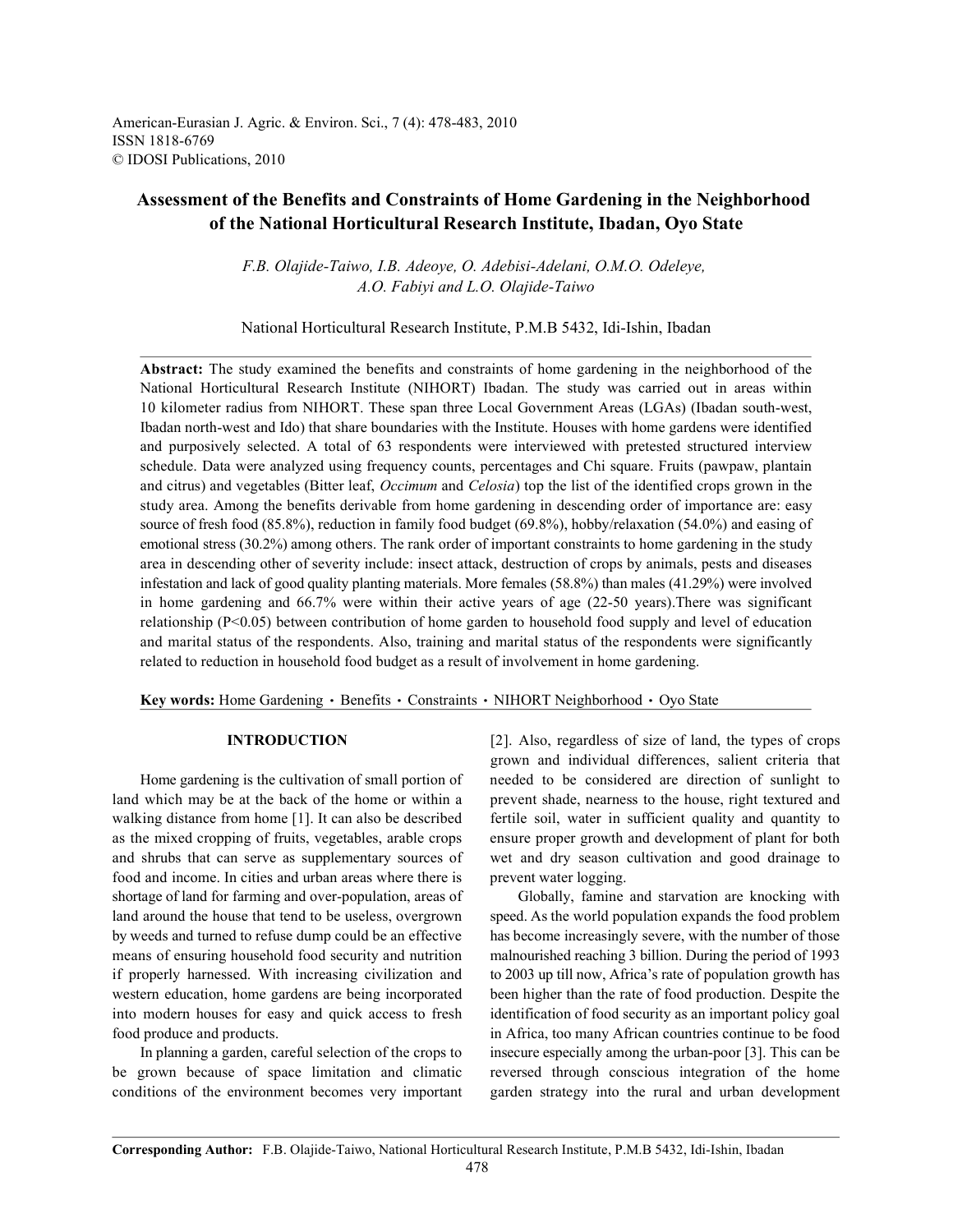plans. Precisely, for Nigeria, the rate of population growth NIHORT were identified and purposively selected. A total was described as too high being higher than the Africa's of 63 respondents were interviewed with pre- tested average with associated challenge of inadequate food structured interview schedule. Data was analyzed using production [4,5]. This has resulted into food/nutritional frequency counts, percentages and Chi-square. insecurity and micronutrient deficiency.

Home garden can be used to achieve the target of **RESULTS AND DISCUSSION** nutritional security of people suffering from malnutrition and under nutrition through growing and consumption of **Personal Characteristics:** Majority (66.7%) of the garden fruits and vegetables in the garden. Under nutrition and owners were young and agile falling within the active malnutrition are health problems that can affect mental, vears of between 20-50 years. More females (58.7%) than physical and emotional well-being. Health and well-being males (41.3%) were involved in home gardening. This may depend on access to sustenance provided by the food be an indication that women are more concerned with systems through production, processing, acquisition and household food security and preparation, therefore utilization of food. Micronutrient deficiencies could best garden around the house will ease the existing emotional be addressed through food-based strategies such as stress attached with the household responsibilities. dietary diversification through home gardens. This can Greater percentage (90.5%) was married, while 4.8% each change unsustainable pattern of production and were both single and widowed. This implied that the consumption which are indispensable for achieving the respondents were matured adults saddled with marital global sustainable development [6-9]. With the inclusion responsibilities, hence the involvement in home gardening of eradication of hunger and extreme poverty in the to make ends meet in the family. Few (6.3%) of the Millennium Development Goals (MDGs)/National respondents had no formal education while, 15.9, 42.8 and Economic Empowerment and Development Strategy 57% had primary, secondary and tertiary education, (NEEDS) of Nigeria and the seven-point agenda of the respectively. None of the respondents were farmers while current administration, there is the need to examine the 41.3, 38.1, 9.5 and 6.3% were traders, civil servants, retiree inherent potentials of home gardening in realizing these and students, respectively. The involvement of these sets goals. of people in home gardening may be to supplement their

assess the benefits and constraints of home gardening in farming related training but majority of them had more NIHORT neighborhood. than two years gardening experience with the highest

- 
- 
- 
- 

benefits (reduction in household food budget and extended to garden owners. This is not the case in other household food supply) derivable from home garden and parts of the world. For instance, it was recorded that the the selected personal characteristics of the garden United States Department of Agriculture along with the owners. extension service partners provide the public with

10km radius from NIHORT. These areas extended to three the houses it was observed that tree crops were planted Local Government Areas (LGAs) (Ibadan North, Ibadan too close to the fences and walls of buildings and in few West and Ido) that shared boundaries with NIHORT. cases the root stock of the citrus planted subdued the Houses with home gardens within 10km radius to desired scion.

The general objective of this study therefore is to peanut income and family food. About 11.11% had gardening experience of 45 years (Table 1).

The specific objectives are to: Probably, due to the closeness of the study area to determine the personal characteristics of the garden only 17.5% source their planting materials from the owners; Institute. The little patronage may be due to lack of identify the different crops under cultivation; information about what NIHORT does. Only 9.5% had examine the benefits derivable from home garden; actually interacted with extension agents. This could be and due to the fact that research and extension activities identify the constraints faced in home garden. in Nigeria are focused mainly on the rural farmers. Little **Hypothesis:** There is no significant relationship between home gardeners, thus benefits of research are not **Methodology:** The study was carried out in areas within horticulture, composting and landscaping [10]. In some of NIHORT, 90.5% were aware of NIHORT, despite this, or nothing was done with respect to urban farmers and resources related to home gardening, nurseries,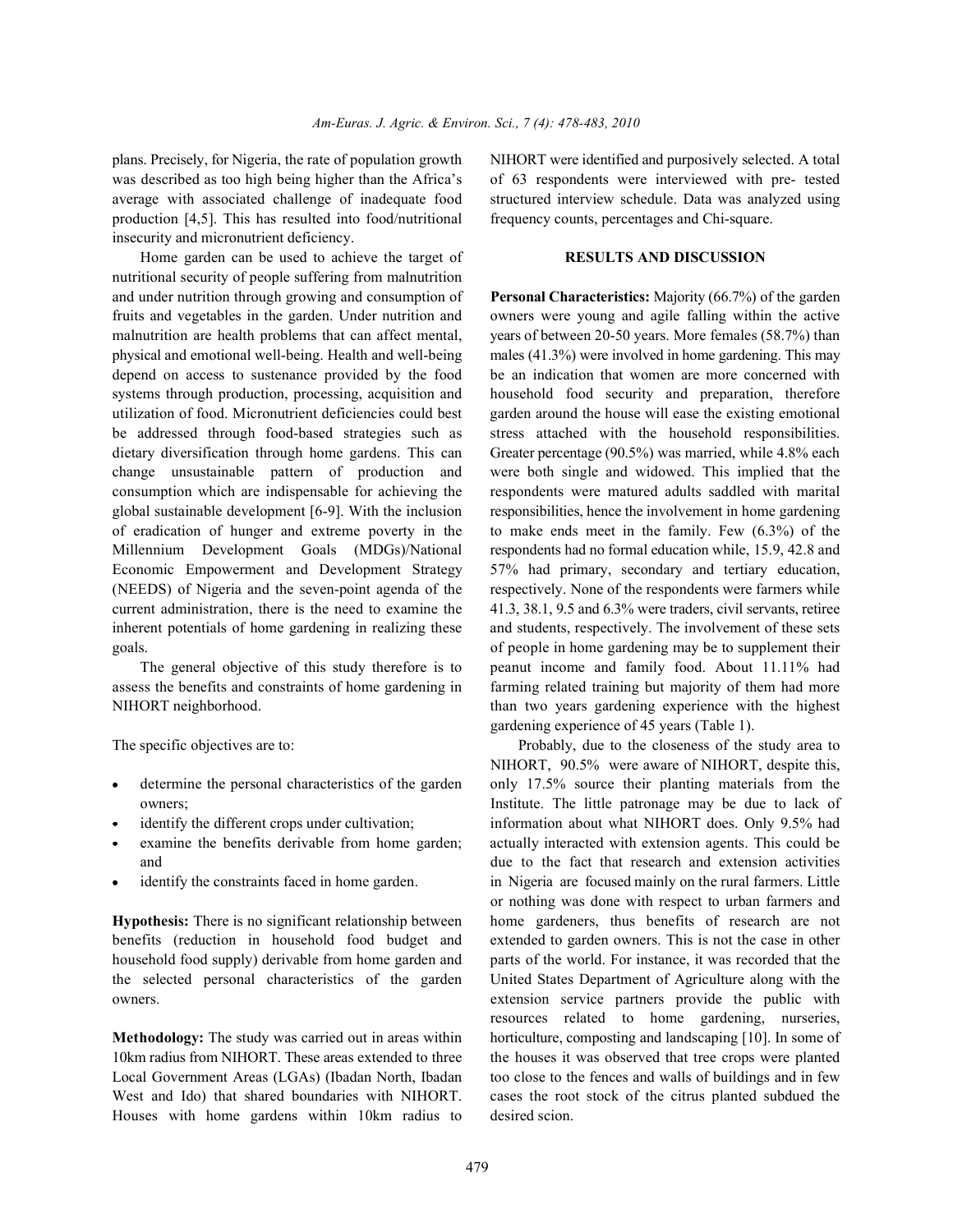| Personal Characteristics |               |            |
|--------------------------|---------------|------------|
| Personal Characteristics | Categories    | Percentage |
| Age                      | 20-50         | 66.7       |
|                          | 51-80         | 33.3       |
| <b>Sex</b>               | Male          | 41.3       |
|                          | Female        | 58.7       |
| Occupation               | Trading       | 41.3       |
|                          | Civil servant | 38.1       |
|                          | Farming       | $\theta$   |
|                          | Student       | 6.3        |
|                          | Retiree       | 9.5        |
|                          | Unemployed    | 4.8        |
| Marital status           | Married       | 90.5       |
|                          | Single        | 4.8        |
|                          | Widowed       | 4.8        |
| Education                | Primary       | 7.9        |
|                          | Secondary     | 6.3        |
|                          | <b>NCE</b>    | 6.3        |
|                          | <b>OND</b>    | 6.3        |
|                          | <b>HND</b>    | 14.3       |
|                          | <b>Bsc</b>    | 17.5       |
|                          | $Msc\Phi$     | 6.3        |

Table 1: Percentage Distribution of Respondents According to their Personal Characteristics

Table 2: Categories, Percentage Distribution and Rank of Crops Produced in the Home Garden

| Crops                       | $\frac{0}{0}$ | Rank                    |
|-----------------------------|---------------|-------------------------|
| Fruits                      |               |                         |
| Papaya                      | 42.9          | $\mathbf{1}$            |
| Plantain                    | 36.5          | $\overline{c}$          |
| Citrus                      | 23.8          | 3                       |
| Cashew                      | 20.8          | $\overline{4}$          |
| Banana                      | 14.3          | 5.5                     |
| Sour Sap                    | 14.3          | 5.5                     |
| Pineapple                   | 12.7          | 7                       |
| Apple                       | 9.5           | 8                       |
| Guava                       | 6.3           | 9                       |
| Coconut                     | 1.6           | 10                      |
| Leaf vegetable              |               |                         |
| Celosia                     | 36.5          | 1                       |
| <b>Bitter</b> leaf          | 34.9          | $\overline{c}$          |
| Amaranth                    | 31.7          | 3                       |
| Ugu                         | 34.9          | $\overline{4}$          |
| corchorus                   | 24.2          | 5                       |
| Solanum/egg plant           | 9.5           | 6                       |
| Indian Spin arch            | 6.3           | $\overline{7}$          |
| Water Melon                 | 4.8           | 8                       |
| Fruit vegetable             |               |                         |
| Tomato                      | 20.6          | 1                       |
| Pepper                      | 14.3          | 2.5                     |
| Okro                        | 14.3          | 2.5                     |
| Melon                       | 11.1          | $\overline{4}$          |
| Garden Egg                  | 6.3           | 5                       |
| Cucumber                    | 3.2           | 6                       |
| Water melon                 | 1.6           | 7                       |
| Spices and medicinal plants |               |                         |
| Occimum gratissimun         | 30.2          | $\mathbf{1}$            |
| Lemon grass                 | 6.3           | $\overline{c}$          |
| Food crops and others       | Cassava       | 15.9                    |
|                             | 1             |                         |
| Maize                       | 14.3          | $\overline{\mathbf{c}}$ |
| Yam                         | 12.7          | $\overline{\mathbf{3}}$ |
| Chinese yam                 | 11.1          | 3                       |
| Sugar cane                  | 6.3           | 4                       |



Fig. 1: Percentage Distribution of Respondents Based on the Criteria for Siting Home Gardens. Source: field survey 2007

**Crops under Cultivation in the Home Garden:** Different arrays of crops ranging from fruits, vegetables, spices and food crops, totaling about 36 were planted in the gardens (Table 2). However, horticultural crops out-numbered the rest in frequency of occurrence. Pawpaw and plantain topped the list of fruits; this could be due to the ease of cultivation and the short gestation period of these crops. For leafy vegetables, *Celosia* and bitter leaf ranked first and second, respectively. The medical nature of bitter leaf may also be responsible for its importance in the home gardens. Food crops were not prominently grown in the home gardens. However, few stands of maize, cassava and yam were cultivated. The scarcity of food crops in the home gardens may be due to large areas needed for cultivation before considerable yield could be achieved. However, it was reported that staple crops like cassava, maize, yam, plantain/banana and economic crops like cocoa, kola and citrus were commonly grown in home gardens of eastern Nigeria [11]. This is a reflection of the diversity in the cultivation of crops in home gardens and location specificity of the practice in Nigeria.

Majority of the home gardens were on a land size of a quarter to half plot while a few are of one plot to 2 plots of land. Closeness to the house and availability of spaces were important conditions for establishing the home gardens (Figure 1). Garden owners need guidance on the necessary conditions to be considered for greater effectiveness in controlling pest and diseases in home gardens.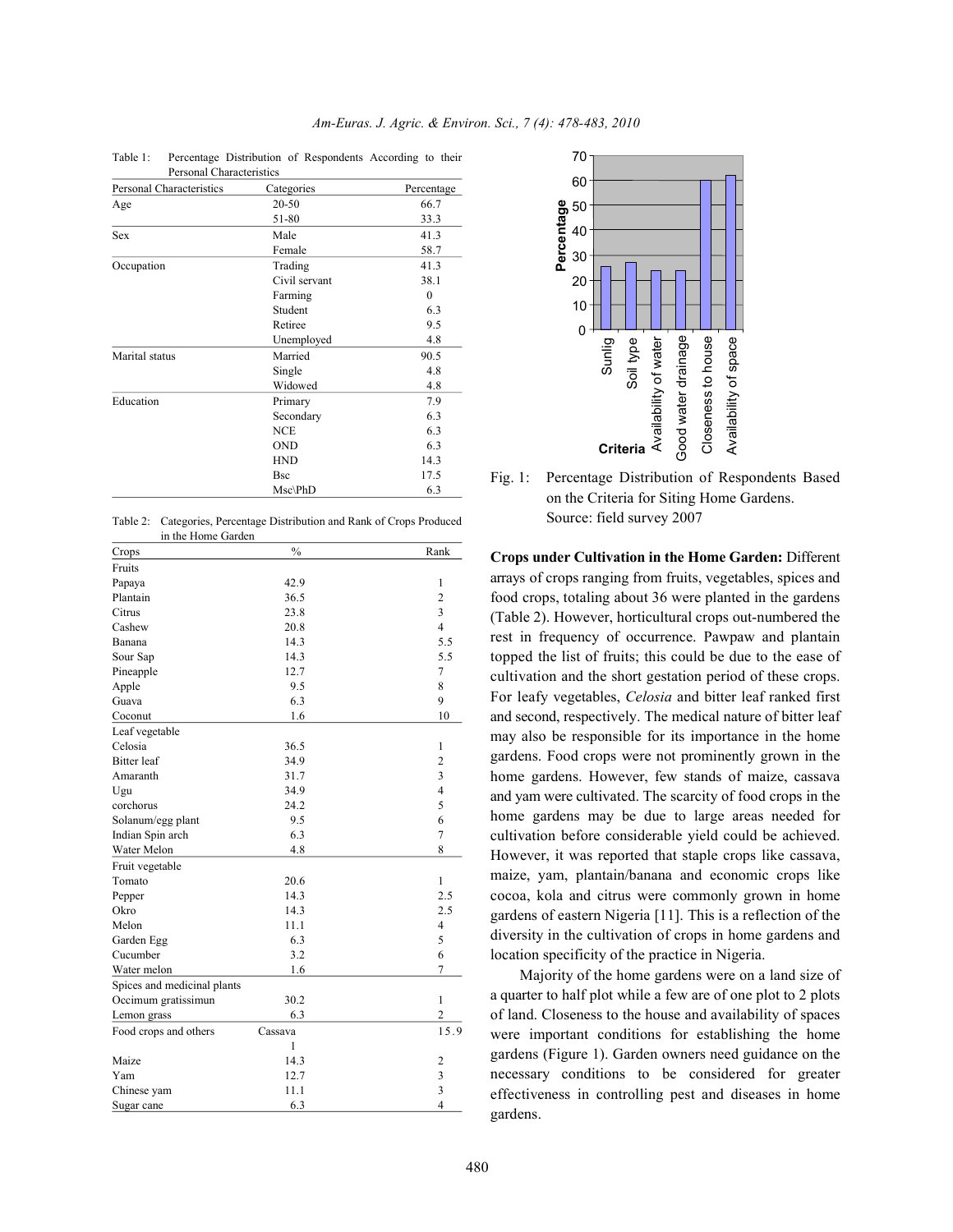Table 3: Percentage Distribution of Respondents based on Benefits Derived from Home Gardening

| <b>Benefits</b>                               | Percentage |
|-----------------------------------------------|------------|
| Easy source of fresh food                     | 85.7       |
| Reduction in family food budget               | 69.8       |
| <b>Better</b> nutrition                       | 69.8       |
| Pleasure/hobby                                | 54.0       |
| Ease emotional stress                         | 30.2       |
| Relief mental fatigue                         | 20.6       |
| Income generation                             | 20.6       |
| Conservation of medicinal plants              | 27.0       |
| Environmental beatification/keeps bushes away | 42.9       |

Source: Field Survey,2007

Table 4: Percentage Distribution and Ranking of Constraints Faced in Home Garden

| Constraints                | Percentage | Rank           |
|----------------------------|------------|----------------|
| Insect attack              | 39.7       |                |
| Destruction by animals     | 36.5       | $\overline{c}$ |
| Disease infestation        | 33.3       | 3              |
| Lack of planting materials | 26.98      | 4              |
| Drought                    | 23.80      | 5.5            |
| Weed infestation           | 23.80      | 5.5            |
| Pilfering                  | 22.2       | $\tau$         |

Source: Field Survey,2007

**Benefits Derived from Home Gardening:** It was confirmed by about 87.5% of the respondents that home gardening serves as an easy source of fresh food while 69.8% indicated its usefulness in promoting better nutrition and reduction in family food budget. Home gardening was also embarked upon as a form of pleasure and hobby by 54.0% of the respondents while 42.9% believed it keeps bushes away and adds beauty to the environment (Table 3). A cursory observation revealed that home gardening can serve as a relief from emotional stress and mental fatigue. Gardening can be a great exercise for individual suffering from arthritis (joint pain) and stress reducer when done correctly, for maintaining joint

flexibility and quality of life [10]. Only 20.6% of the respondents attested to the income generating potential of home gardening (Table 3). This is contrary to a report that home gardening generates a lot of income in Akinyele Local Government Area [1]. It may be that majority of the home gardeners around NIHORT practice it for family consumption and gifts to people.

Other benefits derivable from home gardens as discovered through personal interaction include: provision of shades for relaxation, pleasure in giving crops as gifts, serves as aesthetics, saves family unnecessary embarrassment when there is no money at hand, promotion of good health and addition of pride through the beauty of the garden. Not less than 87.3% of the respondents agreed that home gardening can lead to increase in family food supply and about 90.6% agreed that it could bring about improvement in family food consumption. This is in agreement with the findings in Bangladesh and Central America, where home gardening was found to increase food supplies for families [12]. With increment in family food consumption geared up by home garden, there will be an improvement in the nutritional intake of the populace. This will bring a resultant reduction in the problem of malnutrition and food insecurity.

**Constraints Faced in Home Garden:** Insect attack ranked first among constraints confronting the garden owners as indicated by 39.7% of the respondents. Destruction of crops by animals (36.5%) closely followed this. Other problems are: lack of planting materials, drought and weed infestation (Table 4). Destruction of crops by animals experienced by many of the garden owners may be expected, because it is part of our culture in Nigeria to allow domestic animals to roam about under the free range system. The problem of infestation may be due to the use of contaminated planting materials from the open market while the problem of planting materials may be due to lack of information on appropriate source of planting materials.

Table 5: Chi-square Showing Relationship between Household Food Supply and Selected Personal Characteristics of the Garden Owners

| Household Food supply        | $X^2$ | df |        | Remark          |
|------------------------------|-------|----|--------|-----------------|
| Age                          | 2.07  |    | >0.05  | Not significant |
| <b>Sex</b>                   | 0.86  |    | >0.05  | Not significant |
| Marital status               | 11.66 | 6  | < 0.05 | Significant     |
| Educational qualification    | 46.04 | 16 | < 0.05 | Significant     |
| Experience in home gardening | 3.25  |    | >0.05  | Not significant |
| Training in home gardening   | 0.26  |    | >0.05  | Not significant |
|                              |       |    |        |                 |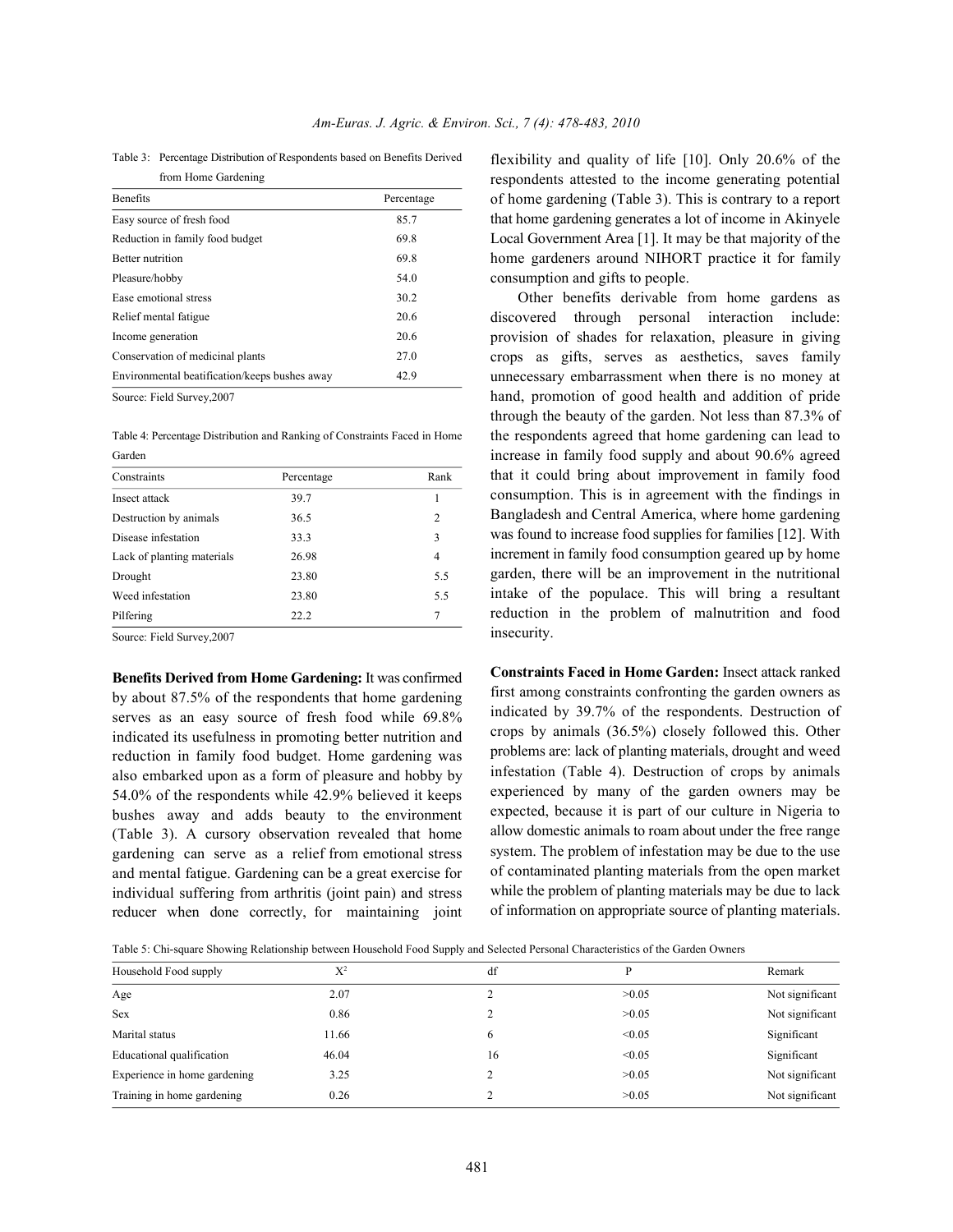Table 6: Chi-square Showing Relationship between Contribution of Home Garden to Household Food Budget and Selected Personal Characteristics of the Garden Owners

| Household Food supply        | $X^2$  | df |        | Remark          |
|------------------------------|--------|----|--------|-----------------|
| Age                          | 1.55   |    | >0.05  | Not significant |
| Sex                          | 0.71   |    | >0.05  | Not significant |
| Marital status               | 120.20 | 4  | < 0.05 | Significant     |
| Educational qualification    | 8.0    |    | >0.05  | Not significant |
| Experience in home gardening | 6.0    |    | >0.05  | Not significant |
| Training in home gardening   | 8.60   |    | < 0.05 | Not significant |

**Effect o f Selected Personal Characteristics on REFERENCES Household Food Supply and Budget of Home Gardeners:** There was significant relationship (P<0.05) between 1. Odebode, O. Stella, 2006. Assessment of Home contribution of home garden to household food Gardening as a potential source of household income supply and level of education and marital status in Akinyele Local Government Area of Oyo State. of the respondents. Also, training and marital status Nigerian. J. Hortic. Sci., 2: 47-55. of the respondents were significantly related to 2. Larry Bass, 2006. Home Vegetable Gardening. http:// reduction in household food budget as a result of www.ces.ncsu.edu/depts/hort/hi/ag-06.htm/ involvement in home gardening (Tables 5 and 6). 3. Diakalia, Sanogo, 2007. Africa's Food Status: This indicates, that the more educated the garden Implications and challenges in a changing world in owners are the highest, they consider involvement in facing up to food crisis in Sub Saharan Africa: The home gardening as a means of diversifying sources of challenges, gaps and role of Agricultural Policies. food in the house. Both training and marital status are positively correlated with reduction in household International association of Research Scholars and food budget. This may make the garden owners to Fellows. recognize the inherent financial benefits in home 4. Ogwumike Fidelis, O., 2005. Poverty and the garden over the years, because training may improve their Nigerian Environment. In Sustainable Environment skills in home gardening and consequently reduction in Management in Nigeria. Edited by Matt F.A Ivbijaro household food budget. Festus Akintola Richardsonu. Published by college

gardening can be an effective tool in enhancing the Festus Akintola, Richardson U. Okechukwu. nutritional intake of the populace, increasing household Published by College Press and Publishers Ltd. food supply vis a vis enhancing the food security agenda Ibadan, pp: 366-389. of the Nigerian president. 6. Animalu, A.O.E and K.B. Ajoku, 2005. Resolution on

- 
- for garden owners around the institute is essential to Published by CMA Media Inc. alleviate the challenges involved. 8. Rai, N. and D.S. Yadav, 2005. Advances in Vegetable
- creation potential in home gardening. pp: 29-43.

- 
- 
- Proceeding of the  $12<sup>th</sup>$  Annual Symposium of the
- Press and Publishers Ltd Ibadan, pp: 369-389.
- **CONCLUSION** 5. Joshua, R.A., 2006. Impacts of Animal Diseases on From this study, it was observed that home Management in Nigeria. Edited by Matt F.A Ivbijaro the Human Population. In Sustainable Environmental
- **Recommendations:** Sustainable Development at Johannesburg 2002; There is the need to incorporate home gardening O.E. Animalu, Dr Abubakar Abdullahi and Mr. Victor techniques and management into the extension O.E. Adeoba published by Ucheaakonam Foundation activities of the relevant organizations. This is to (Nig) Ltd International Centre For Basic Research. Plan Implementation in the World Summit on Emerging issues in Nigeria. Edited by Prof. Alexander
	- enhance full exploitation of the potentials inherent in 7. Olaf Miller and Micheal Krawinkel, 2005. home gardening. The matrix of the Malnutrition and Health in Developing Countries. Relevant information package and capacity building www.cmaj.ca/cgi/content/full/173/3/279HR7-38.
	- Home gardeners should be orientated towards wealth Production; Published by Research Book Centre,